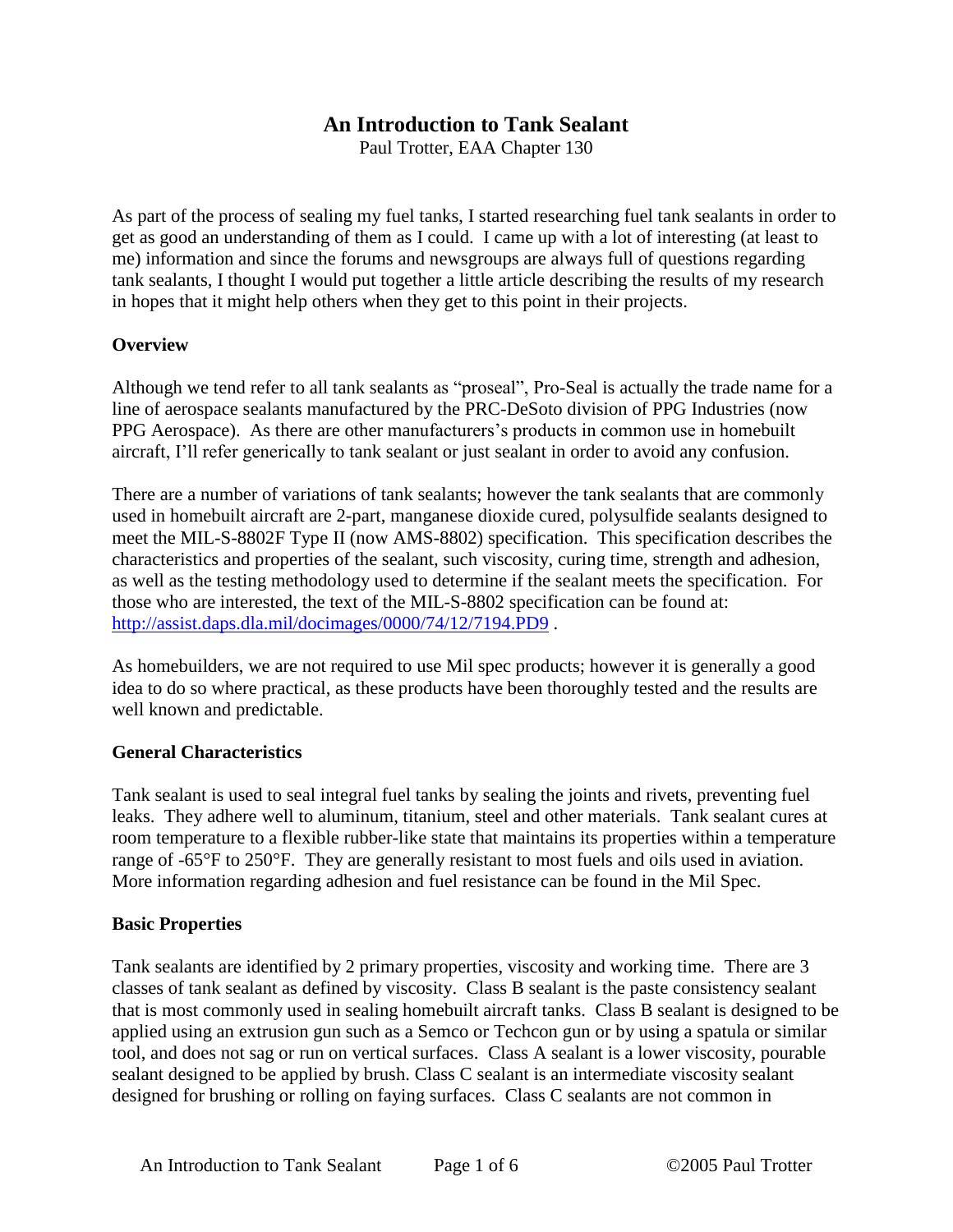homebuilt aircraft as their application and cure times are quite long compared to Class A and B sealants.

In addition to viscosity, sealants are defined by their working or application time. This is the time during which the material can be applied. Beyond this time, the material will cure sufficiently that it can no longer be worked and may not adhere properly. Working times defined in the MIL spec include  $\frac{1}{2}$ , 1, 2, and 4 hour. 2 hour working time is the most commonly available from the normal sources. In addition to the standard sealants as defined by the current Mil spec., there are now some rapid cure sealants available that cure much more quickly than the standard sealants. They are currently available only in ½ hour working time.

The part number of the material denotes its properties. For example, an A<sup>1/2</sup> part number denotes a low viscosity, ½ hour working time sealant, while a B2 part number denotes a paste consistency, 2 hour working time sealant.

There are 2 other times that are important in using sealant; these are the "tack-free" time and the "curing" time. The tack-free time defines the time by which the sealant is no longer sticky to touch and the cure time defines the time at which the sealant is completely cured to a specific hardness as defined in the MIL Spec. The following table describes the times for the most common versions of sealant.

| <b>Sealant Type</b>         | <b>Work Time*</b>  | <b>Tack-Free Time**</b> | <b>Curing Time**</b> |
|-----------------------------|--------------------|-------------------------|----------------------|
| $A\frac{1}{2}$              | $\frac{1}{2}$ Hour | 16 Hours                | 64 Hours             |
| A2                          | 2 Hours            | 64 Hours                | 112 Hours            |
| $B\frac{1}{2}$              | $\frac{1}{2}$ Hour | 16 Hours                | 45 Hours             |
| B2                          | 2 Hours            | 64 Hours                | 112 Hours            |
| <b>B4</b>                   | 4 Hours            | 72 Hours                | 136 Hours            |
| $B\frac{1}{2}$ (rapid cure) | $\frac{1}{2}$ Hour | 4 Hours                 | 7 Hours              |

\* Minimum Time \*\* Maximum Time

These timings are based on a temperature of 77°F and 50% relative humidity. Variations in temperature and humidity can affect cure times. Higher temperatures and higher humidity will decrease these times, while lower temperatures and lower humidity will increase these times.

### **Sealant Manufacturers**

There are 3 primary manufacturers of tank sealant:

- 1. PPG Aerospace (PRC-DeSoto Division of PPG Industries) Manufacturers of the "Pro-Seal" line of aerospace sealants.
- 2. Flamemaster Corporation Manufacturers of the "Chem Seal" line of aerospace sealants.
- 3. Advanced Chemistry  $&$  Technology, Inc. Manufacturers of the AC and MC line of aerospace sealants.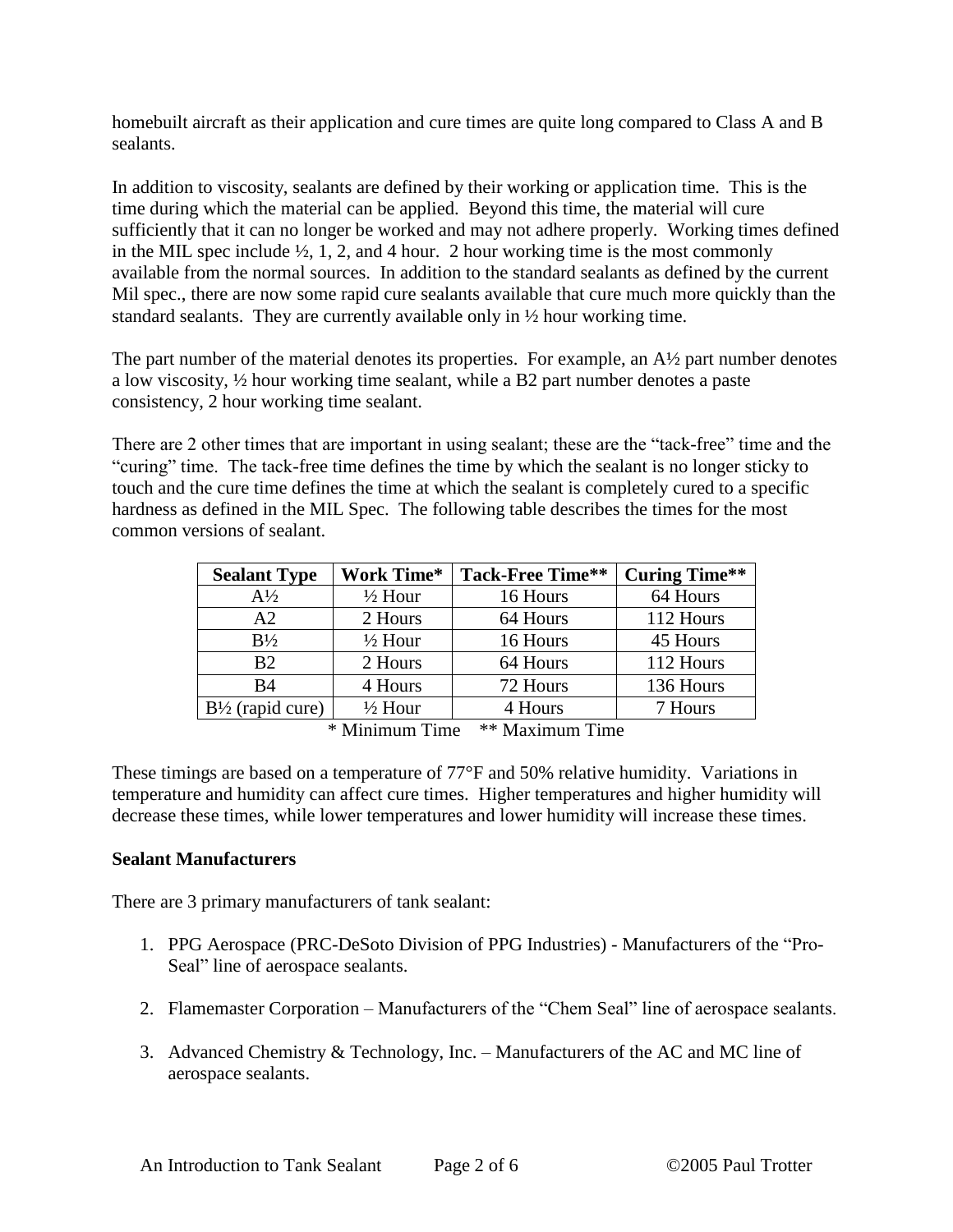The following table provides a list of product numbers of tank sealants from these manufacturers, as well as some other possibly useful products:

| <b>Product Type</b>         | <b>PPG</b> (Pro-Seal) | <b>Flamemaster (Chem Seal)</b> | AC Tech  |
|-----------------------------|-----------------------|--------------------------------|----------|
| Tank Sealant                | P/S 890, PR-1440      | CS 3204                        | $AC-236$ |
| <b>Access Panel Sealant</b> | PR-1321, PR 1428      | CS 3330                        | $AC-215$ |
| <b>Firewall Sealant</b>     | $P/S$ 812, $P/S$ 700  | CS 1900                        |          |
| Tank Sealant (Rapid Cure)   |                       | CS 3204R                       | $AC-240$ |

Most of these products are available in Class A and B viscosities, in various working times, with some available in Class C viscosity.

## **Packaging**

Tank sealant is packaged in 3 basic forms: individual containers, pre-filled tubes, and "jar" kits. Individual containers are available in various sizes ranging from ½ pint, to 50 gallons. Common sizes used in aircraft homebuilding include ½ pint, 1 pint and 1 quart. It should be noted that MIL-S-8802 specifies that containers of 1 gallon or less be filled to 75% capacity rather than full, allowing the product to be mixed in the original container if desired. Pre-filled tubes are available in 2.5 oz. and 6 oz. sizes for use in Semco or Techcon sealant guns. MIL-S-8802 specifies that these tubes be filled to 2 oz. and 3.5 oz respectively, however some distributors provide 6 oz. tubes with up to 5.5 oz of sealant. Sealant is also available in small individual use "jar" kits with typical sizes of 1 oz, 2 oz and 4 oz. Jar kits are intended to be mixed and used all at once and are useful for small applications or repairs.

### **Product Sources**

Tank sealants are available from the standard aircraft homebuilding sources such as Vans Aircraft, Aircraft Spruce and Wicks Aircraft; however these sources generally carry only limited varieties and packaging sizes of sealants. In addition, some of the distributors that generally cater to aircraft manufacturers and airline maintenance facilities sell small quantities of sealant and can generally supply almost any variety and packaging size. The following table shows some of the sources I am aware of and the products they carry, as of the writing of this article (presented in alphabetical order):

| Company                              | Products                                 | Minimum Order |
|--------------------------------------|------------------------------------------|---------------|
| <b>Aircraft Spruce</b>               | $CS$ 3204-B2 $2\frac{1}{2}$ Oz. Tube     | None          |
| (877) 4-SPRUCE                       | CS 3204-B2 6 Oz. Tube                    |               |
| www.aircraftspruce.com               | P/S 890-B2 Pt. Kit                       |               |
|                                      | P/S 890-B2 Qt. kit                       |               |
| National Sealants & Lubricants, Inc. | <b>Full Line of Flamemaster Products</b> | \$35          |
| $(800)$ 527-0011                     | PPG Aerospace Products                   |               |
| www.nationalsealants.com             | <b>Empty Tubes &amp; Nozzles</b>         |               |
| PPG Aerospace                        | Full Line of PPG Aerospace Products      | \$50          |
| $(818)$ 240-2060                     |                                          |               |
| www.ppgaerospace.com                 |                                          |               |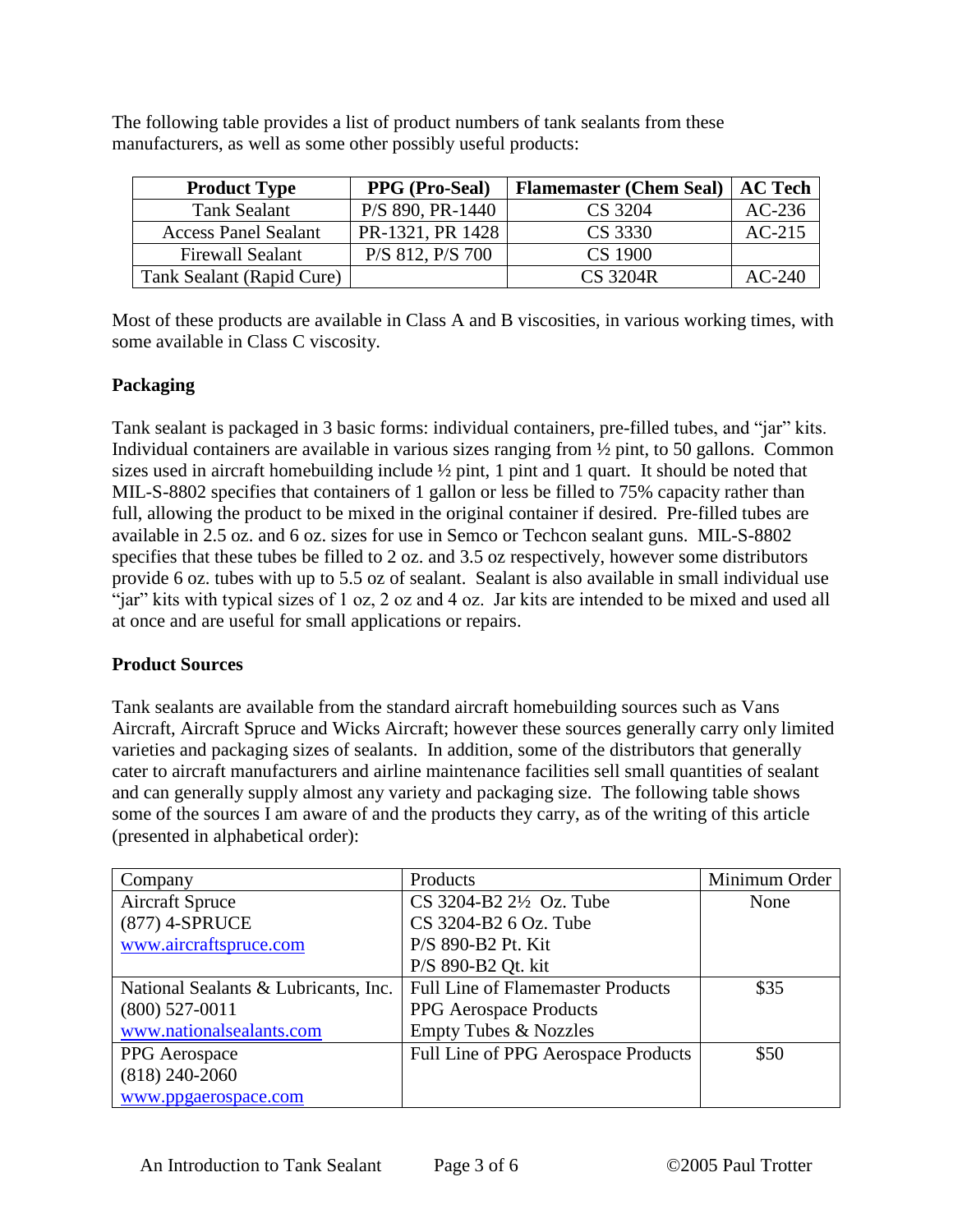| Sealpak Company, Inc. | <b>Full Line of Flamemaster Products</b> | None |
|-----------------------|------------------------------------------|------|
| $(316)$ 942-6211      | <b>Empty Tubes &amp; Nozzles</b>         |      |
| www.sealpakcoinc.com  |                                          |      |
| Van's Aircraft        | CS 3204-B2 Qt. Kit                       | None |
| $(503)$ 678-6545      | $CS$ 3204-B $\frac{1}{2}$ 6 Oz. Tube     |      |
| www.vansaircraft.com  | $AC-240-B\frac{1}{2}1$ Oz. Jar Kit       |      |
|                       | $CS$ 1900 6 Oz Tube                      |      |
| <b>Wicks Aircraft</b> | P/S 890-B2 Pt. Kit                       | None |
| $(800)$ 221-9425      | P/S 890-B½ 2 Oz. Kit                     |      |
| www.wicksaircraft.com |                                          |      |

Tank sealant has a useful life of approximately 9 months from date of manufacture, so you should only purchase the amount that you plan to use immediately.

### **Sealant Application**

Sealing fuel tanks is probably the single most dreaded activity in homebuilding an aircraft. While it is time consuming and definitely messy, it is really not very difficult to do properly.

Tank sealant is incredibly tenacious and will immediately stick to anything it touches, so gloves (latex or similar) should be worn at all times during the application process. A number of extra gloves should be available as they will need to be changed often. It is also a good idea to wear old clothes as it is very difficult, if not impossible, to remove sealant from clothes. A container of solvent and a number of clean cloths and/or paper towels should be on hand to immediately clean off any sealant that gets on anything. Prior to curing, the sealant can be removed using a solvent such as MEK. Once the sealant is cured, it is very difficult to remove.

Tank sealant will adhere to almost any aluminum surface including bare metal, alodined or anodized surfaces, provided that the surface is properly cleaned. Scuffing the surface with a scotchbrite pad may improve adhesion by providing some "tooth" to the surface.

It is critical that all the surfaces to which the sealant is to be applied be properly clean and free of all contaminants such dirt, grease and oils. All surfaces should be cleaned with a solvent such as MEK. Solvent should be applied using a new, lint-free cloth that is kept saturated with solvent at all times. The surface should be dried with a second clean rag before the solvent has had time to evaporate. This will ensure that any contaminates are not redeposited on the surface. In addition, rivets should be soaked in solvent to remove any oils. After the surfaces have been cleaned with solvent, they should not be touched or body oils could contaminate the surface.

Prior to use, the sealant must be mixed in the proportion of 100 parts of Part A to 10 parts of Part B, by weight (mixing by volume is possible; however the ratio would then be 100:8.3). It is important to accurately measure the sealant in order to obtain proper curing. Prior to weighing, each part should be stirred separately. Part B is then added to Part A and mixed thoroughly until a uniform grey color is obtained. There should be no white or black streaks in the mixture. Care should be taken to ensure that no unmixed material is left on the sides or bottom of the container. If machine mixing, care should be taken not to mix so vigorously as to heat the mixture or it will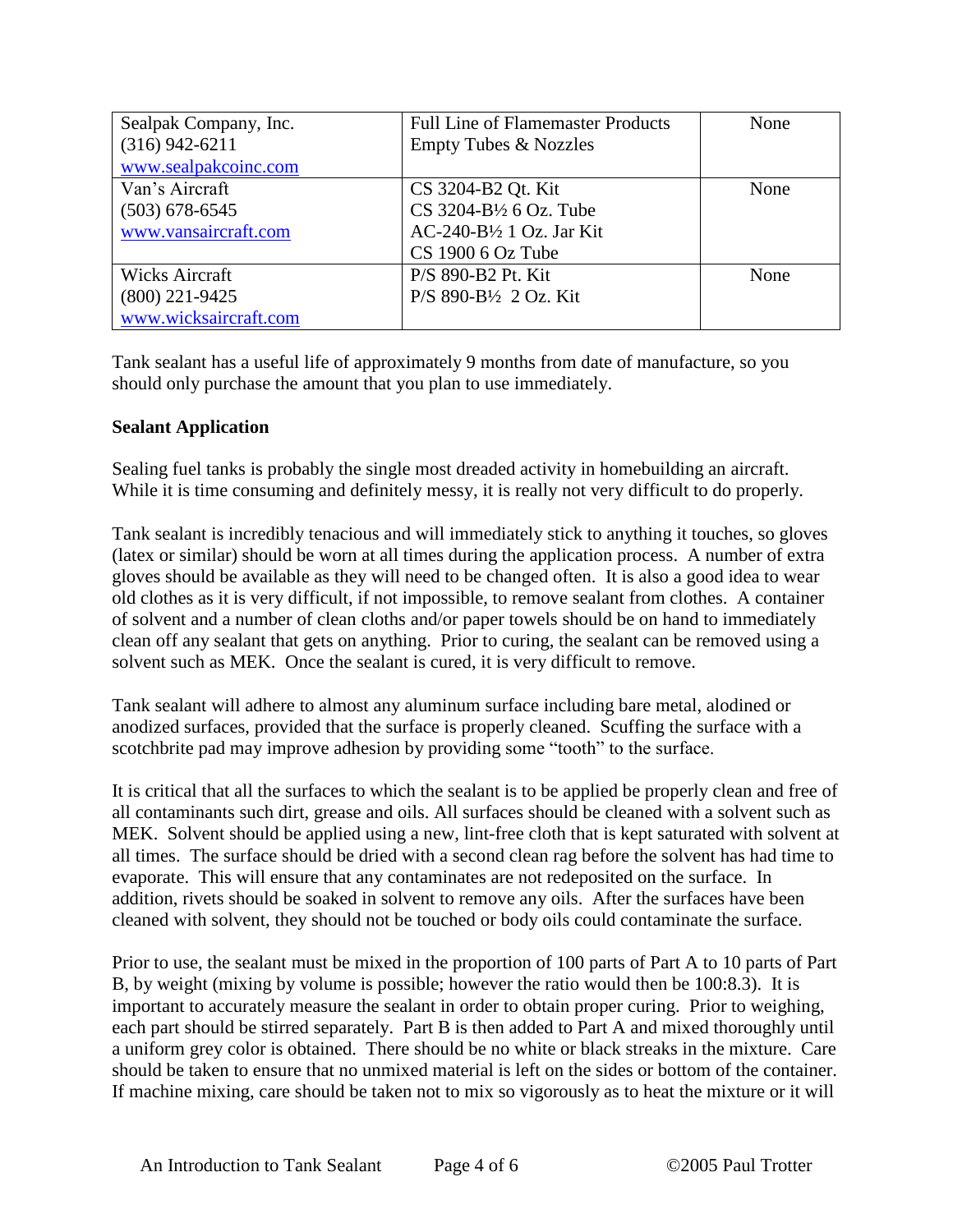reduce the working time. When using pre-filled tubes, the proper proportions of each part are already measured and the tube should be mixed according to the instructions with the tube. No more sealant should be mixed than can be used within the working time of the sealant. As noted above, working time is affected by temperature and humidity. The specified working time is based on a temperature of 77° F. As a general rule, increasing the ambient temperature by 20°F will cut the working time by half, while decreasing the ambient temperature by 20°F will double the working time.

The mixed sealant should be applied in a thin layer to the components to be sealed. Sufficient sealant should be applied so that it oozes slightly out of the edges of the joint when pressed together. The joint can then be riveted together in the normal manner. The excess sealant that oozes out can be smoothed into a fillet around the joint. The edges and corners of all components should have a fillet of sealant applied to ensure that there are no voids that could result in a fuel leak. In addition, a small dab of sealant should be applied to the shop head of each rivet. Any excess or smeared sealant can be cleaned up with solvent.

There has been much discussion regarding thinning tank sealant in order to get it to flow into small cracks or voids. While the manufacturers do not recommend doing so, as they must maintain compliance with the Mil spec., tank sealant can be thinned using Toluene. Sealant can be thinned with up to 15% Toluene, by weight, without affecting the properties of the sealant. While other solvents, such as MEK, may thin tank sealant, they may also affect its properties with potential adverse results, so it is recommended to use Toluene if you must thin the sealant. An alternative to thinning the sealant is to use a Class A sealant whenever a lower viscosity is needed.

There is also a practice by some to over-catalyze the sealant in order to speed up curing time. This is generally not a good idea as the sealant will no longer meet the Mil spec. If a faster cure time is required, it is better to use a rapid cure sealant rather than play with the chemistry of the sealant.

After application and cleanup, the sealant should be allowed to fully cure. The curing process can be sped up somewhat by increasing the temperature of the components; however the temperature should not exceed 120°F at any time.

### **Other Useful Sealants**

While most of the sealant discussions in aircraft homebuilding revolve around tank sealant, there are some other sealants that may be of interest:

Access Panel Sealant –This is a low adhesion sealant designed to seal access panels where periodic removal is desired. Characteristics are similar to that of standard tank sealant except that the low adhesion facilitates removal for inspection.

Firewall Sealant –These sealants are designed to withstand the higher temperatures that may be found in engine compartments and are used to seal joints and openings in firewalls.